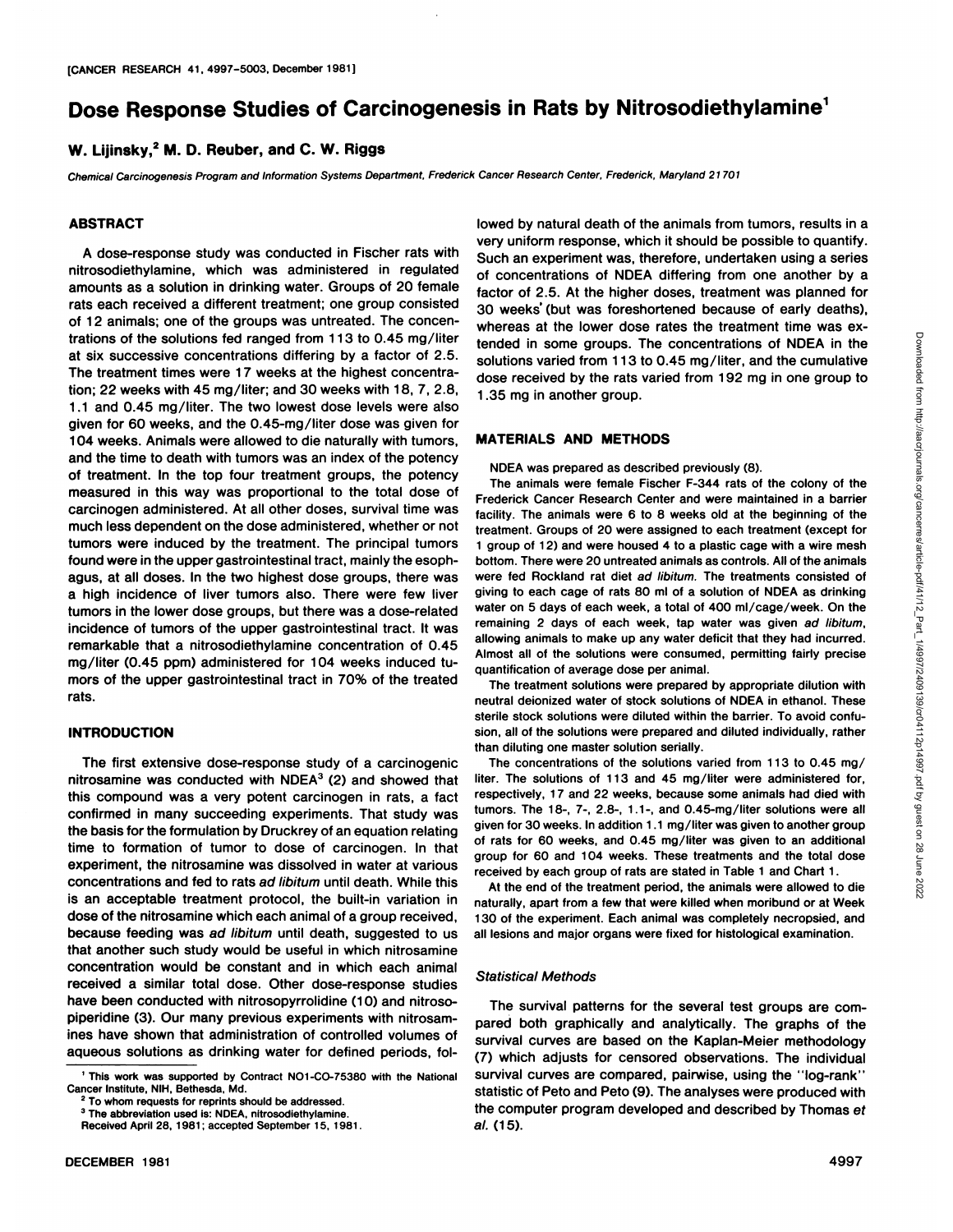#### Table 1

#### Nitrosodiethylamine

Group treatments were as follows. Group 0: NDEA (0 mg/liter), 0 week treatment, 0 mg total dose per animal, 20 rats. Group 1: NDEA (113 mg/liter), 17 weeks treatment, 192 mg total dose per animal, 20 rats. Group 2: NDEA (45 mg/liter), 22 weeks treatment, 99 mg total dose per animal, 20 rats. Group 3: NDEA (18 mg/<br>liter), 30 weeks treatment, 54 mg total dose per animal, 12 rat NDEA (2.8 mg/liter). 30 weeks treatment, 8.4 mg total dose per animal, 19 rats. Group 6: NDEA (1.1 mg/liter), 30 weeks treatment, 3.3 mg total dose per animal, 20 rats. Group 7: NDEA (1.1 mg/liter), 60 weeks treatment, 6.6 mg total dose per animal, 20 rats. Group 8: NDEA (0.45 mg/liter), 30 weeks treatment, 1.35 mg total dose per animal. 20 rats. Group 9: NDEA (0.45 mg/liter), 60 weeks treatment, 2.7 mg total dose per animal. 20 rats. Group 10: NDEA (0.45 mg/liter), 104 weeks treatment, 4.7 mg total dose per animal, 20 rats.

|                                                       |                | Group 0 Group 1          | Group 2                 | Group 3      | Group 4           |              | Group 5 Group 6 Group 7 |              | Group 8      |                | Group 9 Group 10 |
|-------------------------------------------------------|----------------|--------------------------|-------------------------|--------------|-------------------|--------------|-------------------------|--------------|--------------|----------------|------------------|
| Abdomen                                               |                |                          |                         |              |                   |              |                         |              |              |                |                  |
| Neurosarcoma                                          | 1              |                          |                         |              |                   |              |                         |              |              |                |                  |
| Adrenal                                               |                |                          |                         |              |                   |              |                         |              |              |                |                  |
| Cortical adenoma                                      | 1              |                          |                         |              |                   |              |                         |              |              |                |                  |
| Cortical carcinoma                                    | 3              |                          |                         |              |                   |              |                         | 1            | 1            |                | 1                |
| Cortical hyperplastic nodule                          |                |                          |                         |              |                   |              | $\mathbf{1}$            | 3            |              | $\mathbf{1}$   | $\mathbf{1}$     |
| Benign pheochromocytoma                               | 1              |                          |                         |              |                   |              |                         | 2            | 1            | $\mathbf{t}$   |                  |
| Malignant pheochromocytoma                            | 2              |                          |                         |              |                   | 1            | $\mathbf{2}$            |              |              |                |                  |
| <b>Bone marrow</b><br>Leukemia, early                 |                | $\mathbf{1}$             |                         |              |                   |              |                         |              |              |                |                  |
| Cervix<br>Neurosarcoma                                |                |                          |                         |              |                   |              |                         |              |              |                | 1                |
| Clitoral gland                                        |                |                          |                         |              |                   |              |                         |              |              |                |                  |
| Adenoma                                               |                |                          |                         |              |                   | 1            |                         |              |              |                |                  |
| Carcinoma                                             |                |                          |                         |              |                   |              |                         |              |              | $\mathbf{1}$   |                  |
| Squamous cell carcinoma                               | 1              |                          |                         |              |                   |              |                         |              | 1            |                |                  |
| Esophagus                                             |                |                          |                         |              |                   |              |                         |              |              |                |                  |
| Basal cell carcinoma                                  |                | 14                       | 15                      | 10           | 13                | 18           | з                       | 17           |              | 2              | 8                |
| Basal cell papilloma                                  |                | 11                       | 4                       | 5            | 5                 |              |                         | 6            | $\mathbf{1}$ | $\overline{2}$ | 4                |
| Metastatic pulmonary adenocarcinoma                   |                |                          |                         |              |                   | 1            |                         |              |              |                |                  |
| Papilloma                                             |                |                          | $\mathbf{1}$            | $\mathbf{1}$ | 1                 |              | $\mathbf{1}$            |              |              |                |                  |
| Squamous cell carcinoma<br>Undifferentiated carcinoma |                |                          |                         | $\mathbf{1}$ | 2<br>$\mathbf{1}$ |              |                         |              |              |                | 1                |
| Heart                                                 |                |                          |                         |              |                   |              |                         |              |              |                |                  |
| <b>Endocardial sarcoma</b>                            |                |                          |                         |              |                   |              | $\mathbf{1}$            |              |              |                |                  |
| Intestine<br>Adenocarcinoma                           |                |                          |                         |              |                   |              | $\mathbf{1}$            |              |              |                |                  |
| Kidney                                                |                |                          |                         |              |                   |              |                         |              |              |                |                  |
| Pelvic papilloma<br>Sarcoma                           |                |                          |                         |              | $\mathbf{1}$      |              |                         | 1            |              |                |                  |
| Liver                                                 |                |                          |                         |              |                   |              |                         |              |              |                |                  |
| Cholangiocarcinoma                                    |                | $\mathbf{1}$             | $\mathbf{1}$            |              |                   |              |                         |              |              |                |                  |
| Neurosarcoma                                          |                |                          |                         |              |                   |              |                         |              | 1            |                |                  |
| Hemangioma                                            |                |                          |                         |              | 1                 |              |                         |              |              |                |                  |
| Hemangiosarcoma                                       |                | 18                       | $\mathbf{2}$            |              |                   |              |                         |              |              |                |                  |
| Hepatocellular carcinoma                              |                | 17                       | 9                       | $\mathbf{1}$ | $\mathbf{1}$      | 5            | 5                       | З            | 1            | 6              | 4                |
| <b>Hyperplastic nodule</b>                            | 1              | 17                       | $\overline{\mathbf{c}}$ |              |                   | 4            | $\ddot{\mathbf{4}}$     | 2            | 5            | 8              | 3                |
| Leukemia, early                                       | 3              | $\overline{\phantom{a}}$ |                         |              |                   |              | $\mathbf{1}$            | 1            |              | 3              | 1                |
| Lymphangioma<br>Undifferentiated carcinoma            |                |                          | 1                       |              |                   |              |                         |              |              | 1              |                  |
|                                                       |                |                          |                         |              |                   |              |                         |              |              |                |                  |
| Lung<br>Adenocarcinoma                                |                |                          |                         |              |                   | 1            |                         |              |              |                | 1                |
| Hemangiosarcoma (primary)                             |                |                          |                         |              |                   |              |                         | 1            |              |                |                  |
| Metastatic adrenal carcinoma                          |                |                          |                         |              |                   |              |                         | $\mathbf{1}$ |              |                |                  |
| Metastatic esophageal basal cell carcinoma            |                |                          |                         |              |                   |              |                         |              |              |                |                  |
| Metastatic hepatic hemangiosarcoma                    |                | 12                       |                         |              |                   |              |                         |              |              |                |                  |
| Metastatic hepatocellular carcinoma                   |                | 2                        | 1                       |              |                   |              |                         |              |              |                |                  |
| Metastatic skin neurosarcoma                          |                |                          |                         |              |                   |              | $\mathbf{1}$            |              |              |                |                  |
| Metastatic splenic hemangiosarcoma                    |                |                          |                         |              |                   | $\mathbf{1}$ |                         |              |              |                |                  |
| Metastatic uterine stromal cell sarcoma               |                |                          |                         |              |                   |              |                         |              | 1            |                |                  |
| Lymph node                                            |                |                          |                         |              |                   |              |                         |              |              |                |                  |
| Hemangioma                                            |                | $\mathbf{1}$             | 1                       |              |                   |              | $\mathbf{1}$            | 1            |              |                |                  |
| Leukemia, early                                       | 1              |                          |                         |              |                   |              |                         |              |              |                | 1                |
| Metastatic pulmonary adenocarcinoma                   |                |                          |                         |              |                   | 1            |                         |              |              |                |                  |
| Mammary gland                                         |                |                          |                         |              |                   |              |                         |              |              |                |                  |
| Adenoma                                               |                |                          |                         |              |                   | 1            | $\mathbf{1}$            |              |              |                |                  |
| Carcinoma                                             | 5              |                          |                         |              |                   | 1            | 5                       |              | 2            | з              | 1                |
| Fibroadenoma                                          | $\overline{r}$ |                          |                         |              |                   | $\mathbf{2}$ | 5                       | 5            | 4            | 4              | 2                |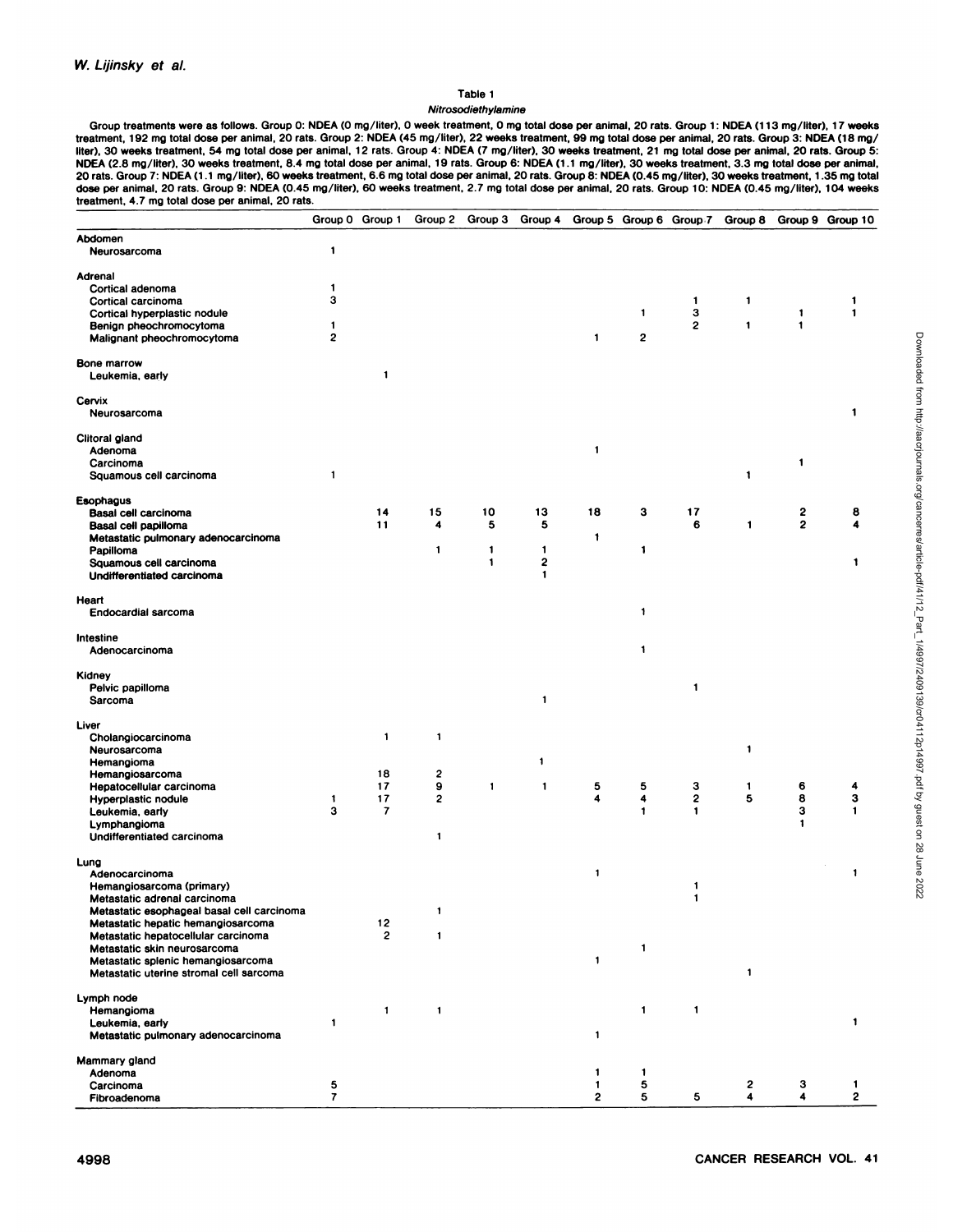|                                                 |                         |                              | тарю                    | $\mathbf{1}$<br>·continuea |                 |                              |                         |                     |                  |                |                  |
|-------------------------------------------------|-------------------------|------------------------------|-------------------------|----------------------------|-----------------|------------------------------|-------------------------|---------------------|------------------|----------------|------------------|
|                                                 | Group 0 Group 1         |                              | Group 2                 |                            | Group 3 Group 4 |                              | Group 5 Group 6 Group 7 |                     | Group 8          |                | Group 9 Group 10 |
| Fibroadenoma, focal carcinoma<br>Fibroma        | 4                       |                              |                         |                            |                 | 1                            | 2                       | 1                   | 4                | $\mathbf{1}$   | $\mathbf{1}$     |
| Leiomyoma                                       |                         |                              |                         |                            |                 | $\mathbf{1}$                 |                         |                     |                  |                |                  |
| Leiomyosarcoma                                  |                         |                              |                         |                            |                 | $\mathbf{1}$                 |                         |                     |                  |                |                  |
| <b>Multiple organs</b>                          |                         |                              |                         |                            |                 |                              |                         |                     |                  |                |                  |
| Leukemia, erythrocytic                          | 1                       |                              |                         |                            |                 |                              |                         |                     |                  |                |                  |
| Lymphosarcoma                                   | 6                       | 1                            |                         |                            | $\blacksquare$  | 13                           | 1<br>9                  | 4                   |                  |                |                  |
| Monocytic leukemia                              |                         |                              |                         |                            |                 |                              |                         |                     | 13               | 11             | 11               |
| <b>Nasal cavity</b>                             |                         |                              |                         |                            |                 |                              |                         |                     |                  |                |                  |
| Adenoma                                         |                         | $\mathbf{1}$                 |                         |                            |                 | $\mathbf{1}$<br>$\mathbf{1}$ |                         |                     |                  |                |                  |
| Basal cell carcinoma<br>Papilloma               |                         |                              |                         |                            |                 | 1                            | 1                       |                     |                  |                |                  |
| Oropharynx                                      |                         |                              |                         |                            |                 |                              |                         |                     |                  |                |                  |
| Basal cell carcinoma                            |                         |                              |                         |                            |                 |                              |                         |                     |                  | 1              |                  |
| Basal cell papilloma                            |                         |                              |                         |                            |                 |                              |                         |                     |                  | 1              |                  |
| Ovary                                           |                         |                              |                         |                            |                 |                              |                         |                     |                  |                |                  |
| Carcinoma                                       |                         | $\mathbf{1}$                 |                         |                            |                 |                              |                         |                     |                  |                |                  |
| Granulosa cell carcinoma                        |                         |                              |                         |                            |                 |                              |                         |                     |                  | 1              |                  |
| Neurofibroma                                    |                         |                              |                         |                            |                 |                              |                         |                     |                  | 1              |                  |
| Neurosarcoma                                    |                         |                              |                         |                            |                 |                              |                         |                     | 1                |                |                  |
| Pancreas                                        |                         |                              |                         |                            |                 |                              |                         |                     |                  |                |                  |
| Hyperplastic nodule, acinar                     | 1                       |                              | $\mathbf{1}$            |                            |                 |                              |                         |                     | 1                |                | 1                |
| Islet cell adenoma<br>Islet cell carcinoma      |                         |                              |                         |                            |                 |                              | 1<br>$\mathbf{1}$       | 1                   |                  | 1              | $\mathbf{1}$     |
| Islet cell neoplasm (autolytic)                 |                         |                              |                         |                            |                 |                              |                         |                     |                  | 1              |                  |
| <b>Pituitary</b>                                |                         |                              |                         |                            |                 |                              |                         |                     |                  |                |                  |
| Adenoma                                         | 4                       | $\mathbf{1}$                 | 1                       |                            |                 |                              | 2                       | 3                   | $\boldsymbol{2}$ |                |                  |
| Carcinoma                                       | $\overline{\mathbf{A}}$ | $\mathbf{1}$                 |                         |                            |                 | $\boldsymbol{2}$             | 8                       | 5                   | 10               | $\overline{7}$ | 8                |
| Rib                                             |                         |                              |                         |                            |                 |                              |                         |                     |                  |                |                  |
| Osteogenic sarcoma                              |                         |                              |                         |                            | $\mathbf{1}$    |                              |                         |                     |                  |                |                  |
| Skin                                            |                         |                              |                         |                            |                 |                              |                         |                     |                  |                |                  |
| Basal cell carcinoma                            | $\mathbf{1}$            |                              |                         |                            |                 |                              | 1                       |                     |                  |                |                  |
| Lipoma                                          | $\mathbf{1}$            |                              |                         |                            |                 |                              | $\mathbf{1}$            |                     | 4                | 2              | $\mathbf{1}$     |
| Squamous cell carcinoma<br>Neurosarcoma         |                         |                              |                         |                            |                 |                              | 1                       |                     |                  |                |                  |
| Spieen                                          |                         |                              |                         |                            |                 |                              |                         |                     |                  |                |                  |
| Hemangioma                                      |                         |                              |                         |                            |                 |                              | 1                       |                     |                  | 2              |                  |
| Hemangiosarcoma                                 |                         |                              |                         |                            |                 | 1                            |                         |                     | 1                |                |                  |
| Leukemia, early                                 | 3                       | $\overline{7}$               |                         |                            |                 |                              | 3                       | 1                   |                  | 3              | 1                |
| Monocytic leukemia                              |                         |                              |                         |                            |                 |                              |                         |                     | 1                |                |                  |
| Stomach, nonglandular                           |                         |                              |                         |                            |                 |                              |                         |                     |                  |                |                  |
| Basal cell carcinoma<br>Basal cell papilloma    |                         | 1<br>$\overline{\mathbf{c}}$ | $\overline{\mathbf{c}}$ |                            | 1               | 3<br>3                       | 4                       | 2                   | 1                | 2              | 5                |
|                                                 |                         |                              |                         |                            |                 |                              |                         |                     |                  |                |                  |
| <b>Thyroid</b><br>C-cell adenoma                |                         |                              |                         |                            |                 | 1                            | 2                       | 1                   |                  |                | 1                |
| C-cell carcinoma                                | $\mathbf{1}$            |                              |                         |                            |                 | $\overline{\mathbf{c}}$      | 1                       |                     |                  |                | 1                |
| F-cell adenoma                                  | $\mathbf{1}$            |                              |                         |                            |                 |                              |                         |                     |                  |                |                  |
| F-cell carcinoma                                |                         |                              |                         |                            |                 |                              |                         |                     | 1                |                |                  |
| Tongue                                          |                         |                              |                         |                            |                 |                              |                         |                     |                  |                |                  |
| Basal cell carcinoma                            |                         |                              |                         |                            |                 | 6                            | 1                       | 4                   |                  | 1              | $\mathbf{2}$     |
| Basal cell papilloma<br>Squamous cell carcinoma |                         |                              |                         |                            |                 | $\overline{2}$               | 2                       | 4<br>$\overline{2}$ |                  | 1              |                  |
|                                                 |                         |                              |                         |                            |                 |                              |                         |                     |                  |                |                  |
| Uncertain histiogenesis<br>Adenocarcinoma       |                         |                              | $+1$                    |                            |                 |                              |                         |                     |                  |                |                  |
|                                                 |                         |                              |                         |                            |                 |                              |                         |                     |                  |                |                  |
| Urinary bladder<br>Transitional cell carcinoma  | $\mathbf{1}$            |                              |                         |                            |                 |                              |                         |                     |                  |                | $\mathbf{1}$     |
|                                                 |                         |                              |                         |                            |                 |                              |                         |                     |                  |                |                  |
| <b>Uterus</b><br>Adenocarcinoma                 |                         |                              |                         |                            |                 |                              | 1                       |                     |                  |                |                  |
| <b>Endometrial polyp</b>                        | 1                       |                              |                         |                            |                 | $\mathbf{1}$                 | 4                       |                     | 5                | 4              |                  |
| Endometrial polyp, focal adenocarcinoma         |                         |                              |                         |                            |                 |                              |                         |                     |                  |                | $\mathbf{1}$     |
| Stromal cell sarcoma                            |                         |                              |                         |                            |                 |                              |                         |                     | 2                |                |                  |

Table 1—Continued

 $\ddot{\phantom{a}}$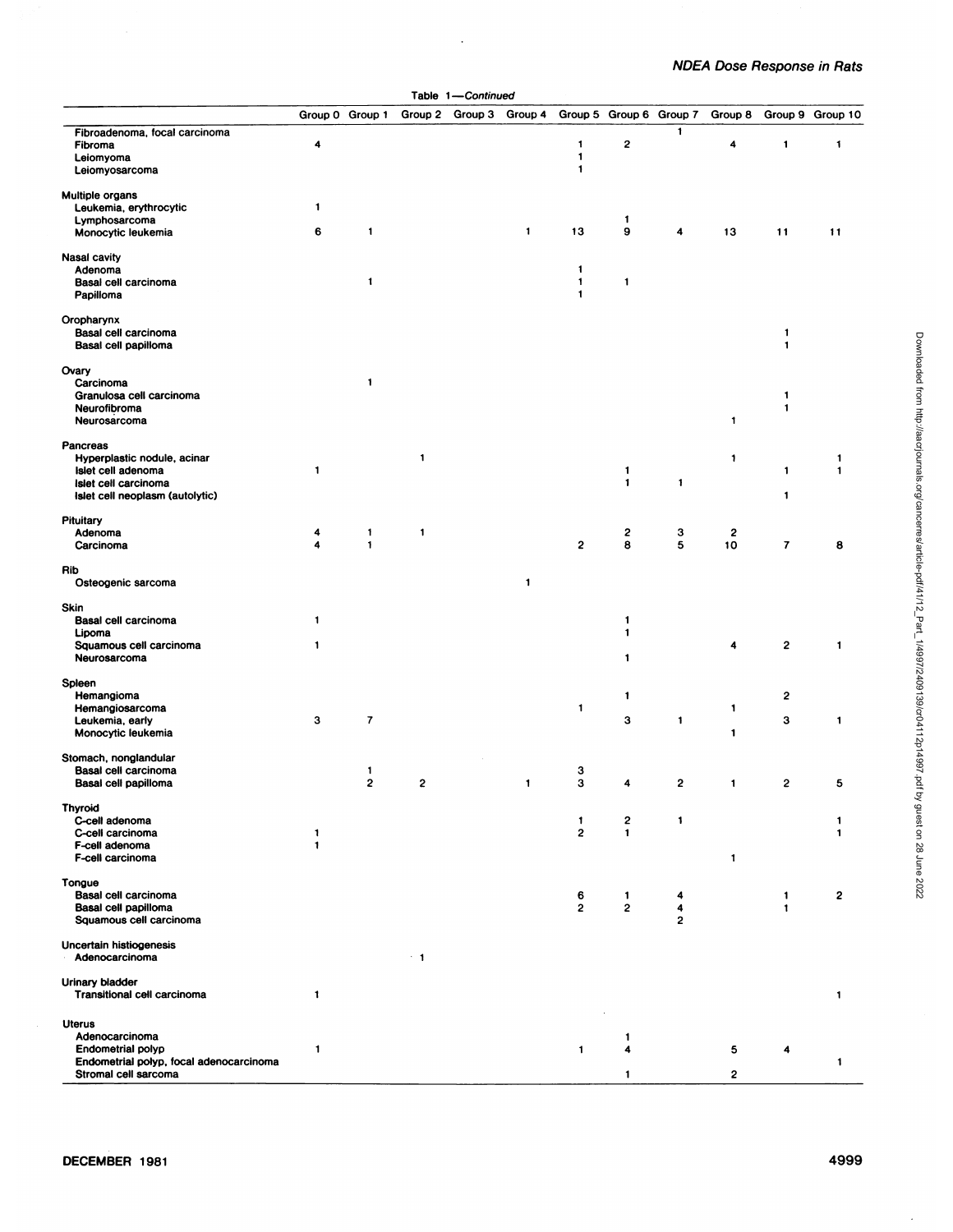#### W. Lijinsky et al.

The survival analyses are based on deaths from all causes as well as deaths from tumors of the upper gastrointestinal tract. (The cause of death was assigned by the pathologist from a review of the gross necropsy and a histological exami nation of the slides.)

In analyzing deaths from all causes, the only censored ob servations resulted from those relatively few animals, in several of the lower doses, which survived to the termination of the study at 130 weeks. In analyzing the survival data for deaths from tumors of the upper gastrointestinal tract, censoring also included those animals which died of a competing cause.

Final tumor incidences were analyzed for those dosed

groups where survival patterns did not preclude meaningful comparisons, i.e., either no statistical difference between sur vival curves was detected, or, if a difference was detected, the group with the shortened life span also displayed a higher tumor incidence. In Tables 2 and 3, the numbers of animals with malignant and benign tumors are added to the numbers with benign tumors only. The comparisons of the control group versus a single dosed group were made with the one-sided Fisher exact test (5). The tests for positive trend (also one sided) were based on the logistic model of Cox (1). Departure from linear trend was tested by the  $\chi^2$  test; this 2-sided test provides an indication of the adequacy (or inadequacy) of the



Chart 1. Kaplan-Meier survival curves with respect to death from all causes.

Table 2

Analyses of the incidence of tumors at specific sites in female rats treated with NDEA for 0, 30, 60, and 104 weeks at a common dose rate of 0.45 mg/liter

No. of animals with tumors

|                            |                    |                                    |                                            |                          | NO. OF AIRINAIS WILLI LUINOIS          |                                                                  |             |                                       |
|----------------------------|--------------------|------------------------------------|--------------------------------------------|--------------------------|----------------------------------------|------------------------------------------------------------------|-------------|---------------------------------------|
|                            |                    |                                    | Esophagus                                  |                          |                                        |                                                                  |             | Liver                                 |
| Duration (wk)              | Total<br>dose (mg) | Carcinoma <sup>®</sup>             | Carcinoma and/or<br>papilloma <sup>c</sup> | Forestomach<br>papilloma | Tongue, oro-<br>pharynx carci-<br>noma | Upper gastrointes-<br>tinal tract" (carci-<br>noma or papilloma) | Carcinoma   | Carcinoma or hy-<br>perplastic nodule |
| 0                          | O                  | 0/20 (0) <sup><math>a</math></sup> | 0/20(0)                                    | 0/20(0)                  | 0/20(0)                                | 0/20(0)                                                          | 0/20(0)     | 1/20(5)                               |
| 30                         | 1.35               | 0/20(0)                            | 1/20(5)                                    | 1/20(5)                  | 0/20(0)                                | 2/20(10)                                                         | 1/20(5)     | 6/20 (30)                             |
|                            |                    | NS <sup>0</sup>                    | <b>NS</b>                                  | <b>NS</b>                | <b>NS</b>                              | <b>NS</b>                                                        | <b>NS</b>   | $\rho = 0.046$                        |
| 60                         | 2.70               | 2/20(10)                           | 3/20(15)                                   | 2/20(10)                 | 2/20(10)                               | 6/20 (30)                                                        | 6/20(30)    | 11/20 (55)                            |
|                            |                    | NS                                 | NS                                         | <b>NS</b>                | <b>NS</b>                              | $p = 0.010$                                                      | $p = 0.010$ | $p = 0.00062$                         |
| 104                        | 4.68               | 9/20(45)                           | 13/20 (65)                                 | 5/20(25)                 | 2/20(10)                               | 14/20 (70)                                                       | 4/20 (20)   | 7/20 (35)                             |
|                            |                    | $p = 0.00061$                      | $p = 0.00001$                              | $p = 0.024$              | <b>NS</b>                              | $p \le 0.00001$                                                  | <b>NS</b>   | $p = 0.022$                           |
| Test for positive<br>trend |                    | $p = 0.38 \times 10^{-5}$          | $p = 0.26 \times 10^{-7}$                  | $p = 0.0044$             | <b>NS</b>                              | $p = 0.27 \times 10^{-7}$                                        | $p = 0.010$ | $p = 0.012$                           |

Animals with at least one tumor (carcinoma or papilloma) of the esophagus, forestomach, tongue, or oropharynx.

**6 Animals with a carcinoma only or a carcinoma and papillomas.** 

Animals included in preceding column plus those with only papillomas.

d Numbers in parentheses, percentage.<br>The probability level for the Fisher exact test for the comparison of the control group with a treated group is given beneath the incidence of tumors in that treated group when  $p < 0.05$ ; otherwise, not significant (NS) is indicated.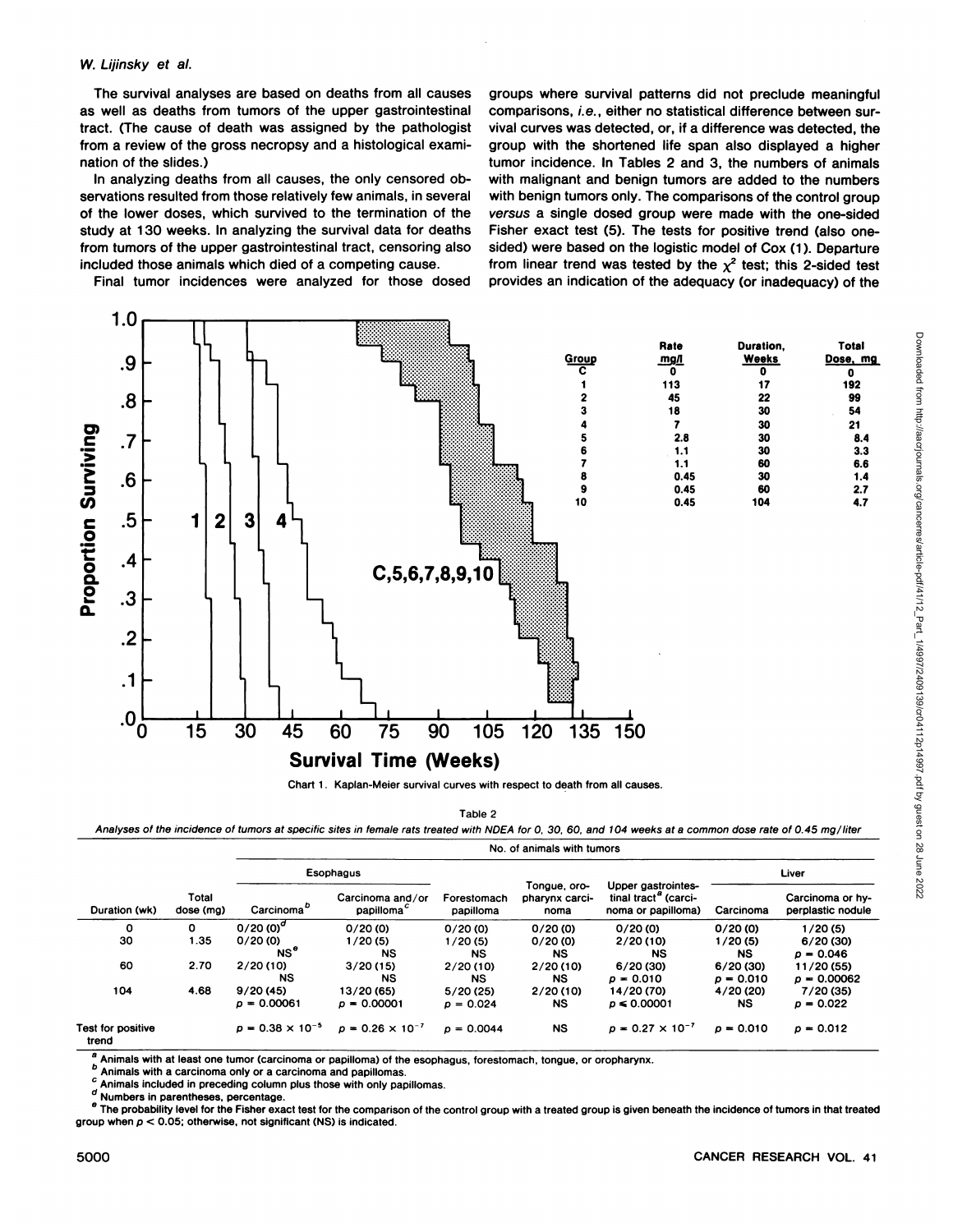| Carcinoma <sup>b</sup><br>$0/20$ (0)<br>NS <sup>e</sup><br>p < 0.00001<br>$0/20$ (0) <sup>c</sup><br>3/20(15)<br>18/19 (95)<br>Dose rate (mg/<br>est for positive<br>0.45<br>liter)<br>8<br>20<br>Ξ |                                                                                                                                                                                                                                                                                                                                                                                                                                                                 |                  |                                    | No. of animals with tumors |                                |                                                                       |                             |                                         |
|-----------------------------------------------------------------------------------------------------------------------------------------------------------------------------------------------------|-----------------------------------------------------------------------------------------------------------------------------------------------------------------------------------------------------------------------------------------------------------------------------------------------------------------------------------------------------------------------------------------------------------------------------------------------------------------|------------------|------------------------------------|----------------------------|--------------------------------|-----------------------------------------------------------------------|-----------------------------|-----------------------------------------|
|                                                                                                                                                                                                     | Esophagus                                                                                                                                                                                                                                                                                                                                                                                                                                                       |                  | Forestomach                        |                            | Tongue                         |                                                                       |                             | Liver                                   |
|                                                                                                                                                                                                     | Carcinoma and/or<br>papilloma                                                                                                                                                                                                                                                                                                                                                                                                                                   | Carci-<br>noma   | Carcinoma and<br>or papilloma      | Carcinoma <sup>b</sup>     | Carcinoma and/<br>or papilloma | Upper gastrointestinal tract <sup>a</sup><br>(carcinoma or papilloma) | Carcinoma                   | Carcinoma plus hy-<br>perplastic nodule |
|                                                                                                                                                                                                     | $0/20$ (0)                                                                                                                                                                                                                                                                                                                                                                                                                                                      | 0/20<br>0/20     | 0/20 (5)<br>1/20 (5)               | 0/20                       | ĝ<br>88<br>08<br>00            | 0/20(0)                                                               | 0/20<br>0/20                | 1/20(5)                                 |
|                                                                                                                                                                                                     | 1/20(5)<br>$\frac{3}{2}$                                                                                                                                                                                                                                                                                                                                                                                                                                        | $0/20$ (0)<br>NS | $\frac{9}{2}$                      | <u>ទទនិទនិ</u><br>0/20     |                                | 2/20(10)<br>ပ္စ                                                       | 1/20(5)<br><u>ფ</u>         | $p = 0.046$<br>6/20 (30)                |
|                                                                                                                                                                                                     | 4/20 (20)                                                                                                                                                                                                                                                                                                                                                                                                                                                       |                  | 4/20 (20)                          | 1/20                       | 3/20(15)                       | 1/20(55)                                                              | 5/20(25)                    | 8/20 (40)                               |
|                                                                                                                                                                                                     | $\frac{3}{2}$<br>9<br>2                                                                                                                                                                                                                                                                                                                                                                                                                                         | $0/20$ (0)       | ပ္စ                                |                            | ပ္စ                            | $p = 0.00007$                                                         |                             | $p = 0.0098$                            |
|                                                                                                                                                                                                     | 18/19 (95)                                                                                                                                                                                                                                                                                                                                                                                                                                                      | 3/19(16)         | 6/19(32)                           | 6/19 (32)                  | 7/19(37)                       | 18/19 (95)                                                            | $\rho = 0.024$<br>5/19 (26) | 8/19 (42)                               |
|                                                                                                                                                                                                     | p < 0.00001                                                                                                                                                                                                                                                                                                                                                                                                                                                     | <u>ფ</u>         | $p = 0.0083$                       | $\rho = 0.0083$            | $p = 0.0033$                   | p < 0.00001                                                           | $p = 0.020$                 | $p = 0.0076$                            |
| nen<br>E                                                                                                                                                                                            | $p = 0.48 \times 10^{-13}$<br>$p = 0.31 \times 10^{-14}$                                                                                                                                                                                                                                                                                                                                                                                                        | $p = 0.012$      | $p = 0.0019$                       | $\rho = 0.00020$           | $p = 0.00011$                  | $p = 0.33 \times 10^{-12}$                                            | $p = 0.0074$                | 0.016                                   |
| <sup>9</sup> Numbers in parentheses, percentage.<br>gnificant (NS) is indicated.                                                                                                                    | $^\bullet$ The probability level for the Fisher exact test for the comparison of the control group with a treated group is given beneath the incidence of tumors in that treated group when $\rho$ ≤ 0.05; otherwise, not<br><sup>c</sup> Animals included in preceding column plus those with only papillomas.<br>Animals with at least one tumor (carcinoma or papilloma) of the<br><sup>p</sup> Animals with a carcinoma only or a carcinoma and papillomas. |                  | esophagus, forestomach, or tongue. |                            |                                |                                                                       |                             |                                         |
| tur                                                                                                                                                                                                 |                                                                                                                                                                                                                                                                                                                                                                                                                                                                 |                  | To the ald to gim giup 2 di G      |                            |                                | 1wtt2rPtdgamaGst                                                      |                             | h<br>d<br>R                             |

ne tumo<br>ma only<br>eedding<br>es, percu<br>or the Fi

hypothesized linear dose-response model. The trend tests are described by Thomas et al. (15).

**NDEA Dose Response in Rats** 

# **RESULTS**

The survival patterns of the treated rats are shown in Chart 1. The rate of mortality of the rats in the 4 highest dose groups was dose related, and virtually all of these animals died with tumors of the upper gastrointestinal tract and/or liver tumors, the latter being common in Groups 1 and 2. As shown in Chart 2, plotting the total dose against the median survival of the rats in Groups 1 to 4 gave a straight line semilogarithmically. Pairwise comparisons of the survival distributions indicated that Groups 1, 2, 3, and 4 were significantly ( $p < 0.0001$ ) different from each other and from each of the remaining test area), the differences among mortality patterns were, for the most part, not statistically significant, with the exceptions noted as follows. Group 5 animals died sooner than did those in Group C (controls), 6, and 8, and Group 10 animals died sooner than those in Group 8;  $0.02 < p < 0.05$  (2-tailed) for these 4 comparisons.

 $\frac{1}{2}$  and  $\frac{1}{2}$  naise is comparisons of the survival distributions for Groups<br>  $\frac{1}{2}$  and 4 indicated that they are significantly ( $p < 0.0001$ ) decrease), the differences among mortality patterns were, for the remaining test groups. Among the remaining test groups (Chart 1, shaded area), the differences among mortality patterns were, for the acception of Controls All neoplasms observed are listed by treatment group in Table 1. The esophagus and liver were the organs where most of the compound-related tumors were observed. For much of the analysis which follows, tumors of the forestomach, tongue, and oropharynx were combined with those of the esophagus and discussed as tumors of the upper gastrointestinal tract. Chart 3 shows the Kaplan-Meier survival curves with respect to deaths caused directly or indirectly by tumors of the upper gastrointestinal tract. The incomplete survival curves of treat ment Groups 1 and 2 indicate that many of the deaths in these groups were attributed to causes other than tumors of the upper gastrointestinal tract, most notably tumors of the liver. Pairwise comparisons of the survival distributions for Groups different from each other and from each of the other groups. In Group 1, so few of the deaths were attributed to tumors of the



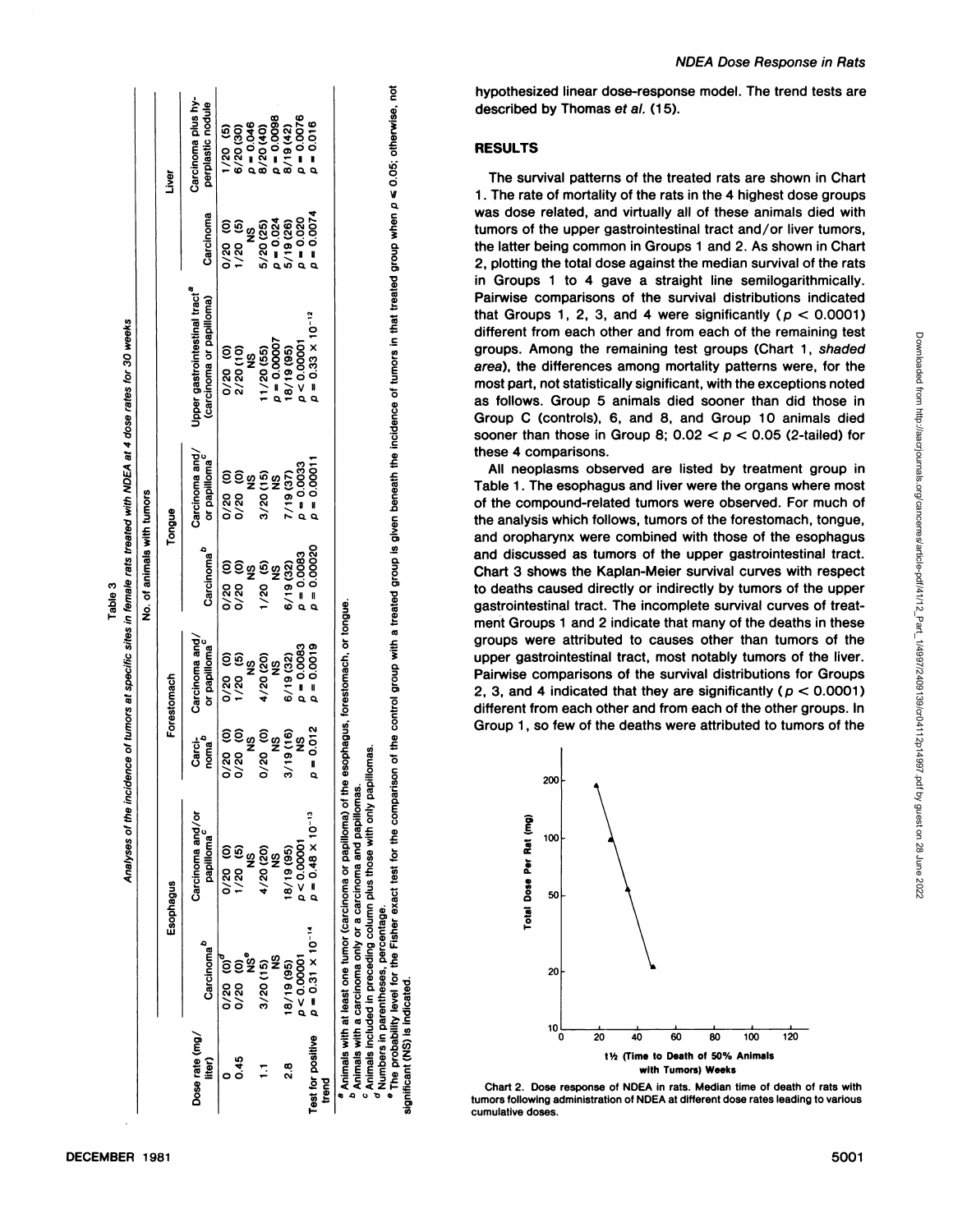

Chart 3. Kaplan-Meier survival curves with respect to death by tumor of the upper gastrointestinal tract.

upper gastrointestinal tract that all comparisons of this group with other groups fall short of statistical significance. The survival patterns for Groups 5, 7, and 10 lie within the shaded area; they were not statistically different from each other. None of the animals in Group 8 died from tumors of the upper gastrointestinal tract. Animals in Groups C,6, and 9 generally died from causes other than tumors of the upper gastrointes tinal tract, although some few tumors were observed in these organs.

Table 2 gives tumor incidences for organs of the upper gastrointestinal tract and the liver for those treatment groups given 0.45 mg/liter for 30, 60, and 104 weeks. For every organ-tumor combination except carcinomas of the tongue and oropharynx, the test for a positive dose-related trend was highly significant. Note that an incidence of 1 in 20 appears in the 30-week group for several organ-tumor combinations. Nor mally, an incidence this low would evoke little interest, but when reviewed as part of a highly significant trend, the possibility that it may be compound related cannot be overlooked. Table 3 contains the analysis of tumor incidences in rats treated for 30 weeks at rates of 0.45, 1.1, and 2.8 mg/liter. Here also, the tumor incidences in the various organ-tumor combinations are strongly dose related, with the tests for positive trend showing a high degree of statistical significance.

Among the liver tumors, hemangioendothelial sarcomas were common only among rats receiving the highest concentration of NDEA. At the lower concentrations, those liver tumors that appeared were all hepatocellular carcinomas.

#### Pathological Findings

**Neoplasms of Esophagus. Carcinomas and papillomas of** the esophagus were mainly basal cell with areas of squamous cells and with formation of keratin. The degree of differentiation was related to the dose of chemical. The carcinomas at the highest doses generally were poorly differentiated and invasive, and those at the lower doses were well differentiated. There also were more carcinomas per rat at the higher doses. Rats with carcinomas generally also had papillomas and hyperplasia. Rats without neoplasms had basal cell hyperplasia.

The histopathology of preneoplastic and neoplastic lesions of the esophagus in rats ingesting diethylnitrosamine has been described and illustrated previously (12).

Carcinomas of the esophagus were large, invasive, and

multiple. Some rats with large invasive carcinomas of the esophagus developed obstruction of the esophagus, which decreased food consumption, which led to emaciation. Many rats with carcinomas or papillomas of the esophagus often died from abscesses in the lung, secondary to aspiration of keratin and/or squamous metaplasia of the bronchi and bronchioles. There was marked formation of keratin in the esophagus.

**Neoplasms of Tongue. Carcinomas of the tongue were well**and poorly differentiated basal and squamous cell carcinomas, which were invasive with focal abscess formation. The histology of these neoplasms was similar to the neoplasms of the esoph agus.

Large invasive carcinomas of the tongue contributed to or caused the death of rats.

were mainly papillomas with some carcinomas. They did not contribute to the death of the rats.

**Neoplasms of Forestomach.** Neoplasms of the forestomach<br>
minimity papilionas with some carcinomas. They did not<br> **Neoplasms of Liver. Rats given the highest doses of NDEA<br>
Weloped both hepatocellular carcinomas and theman Neoplasms of Liver. Rats given the highest doses of NDEA** developed both hepatocellular carcinomas and hemangiosarcomas, and they were multiple. They also were larger in rats on the high doses than in those on the lower doses. The cause of death of the rats with hemangiosarcomas was rupture of the sarcoma with massive bleeding into the peritoneum. Twelve rats in Group 1 had metastatic hemangiosarcoma to the lungs; 2 other rats had metastatic hepatocellular carcinomas. One rat in Group 2 had metastatic hepatocellular carcinoma to the lung.

The hepatocellular carcinomas included both well- and poorly differentiated neoplasms in rats on the high doses and well-differentiated neoplasms in those on the lower doses. Rats with hepatocellular carcinomas also developed hyperplastic nodules and severe diffuse atypical hyperplasia. There also were hyperplastic nodules in some rats on the lower doses that did not have carcinomas.

The histopathology of carcinomas and sarcomas of the liver in rats has been described and illustrated (13). Hyperplastic nodules, considered as precursors of carcinomas, have been described in rats given N-2-fluorenyldiacetamide (11).

**Neoplasms in Other Organs. Rats in Group 8 developed** stromal cell sarcomas of the uterus, one with lung metastases. (These neoplasms generally are rare in untreated animals and do not metastasize.) One rat in Group 7 had a large adrenocortical carcinoma with lung metastases.

Rats given the lower doses also often developed monocytic leukemia or carcinomas of the pituitary. The monocytic leuke mia involved multiple organs and usually caused death of the animals. The carcinomas of the pituitary were large enough to result in death of the animals.

#### **DISCUSSION**

There was a good correlation between the biological behav ior of the neoplasms of the liver and esophagus and the dose of NDEA. Carcinomas were larger, invasive, and poorly differ entiated, as well as multiple, in rats given the higher doses. Carcinomas of the esophagus and sarcomas of the liver re sulted in the death of the rats.

While it is possible to be reasonably certain that the tumors that were found in both treated and untreated animals [and the latter group compared well with a large survey of tumors appearing in untreated F-344 rats (6)] were not related to the